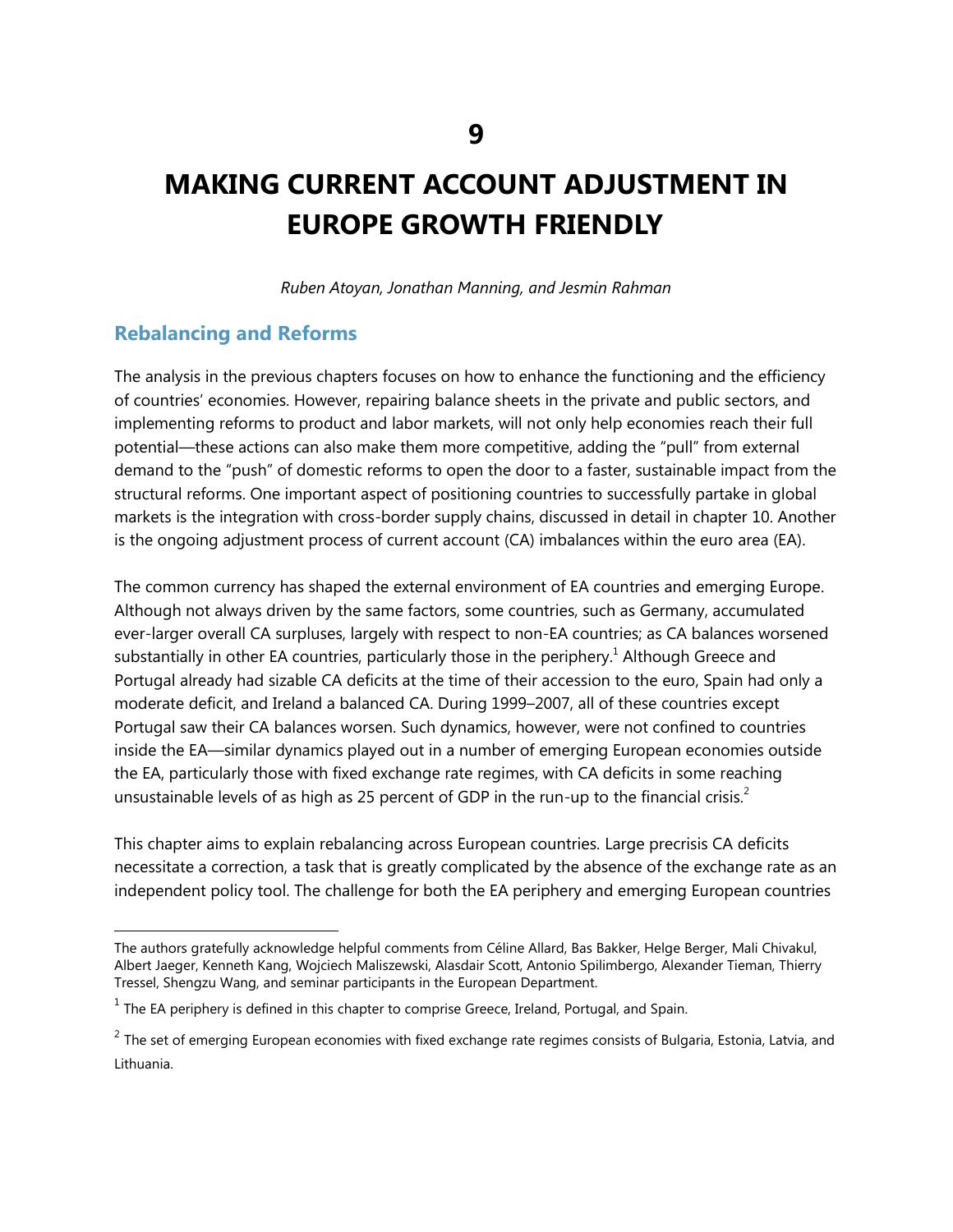with limited exchange rate flexibility is finding the right set of policies to secure growth-friendly rebalancing and orderly adjustment.<sup>3</sup> But there are also important differences. The EA periphery countries have more-closed economies, implying a much larger growth impact from fiscal policy, particularly during recessions, and constraints on the scope for fiscal consolidation. At the same time, unlike the emerging European countries, the EA periphery countries have access to emergency financing that can provide a cushion against private capital outflows. There are also structural differences in labor market flexibility and in export structure. Finally, the level of indebtedness, particularly for households, is considerably higher in the EA periphery countries, posing an additional challenge to the adjustment process.

The chapter proceeds as follows: The next section describes the CA boom and bust of recent years, and is followed by a section that outlines stylized facts about saving and investment. The subsequent section provides a summary of empirical results from a reduced-form estimation of CA determinants. The final section discusses policy implications discerned from the previous sections and concludes.

# **The Boom and the Bust**

The story of widening CA imbalances in European countries has been well documented (e.g., Rahman, 2008; Berger and Nitsch, 2010; Jaumotte and Sodsriwiboon, 2010; Chen, Milesi-Ferretti, and Tressel, 2012; Atoyan, Jaeger, and Smith, 2012).<sup>4</sup> A short summary plays like this: bank-intermediated large-scale foreign capital inflows fueled a domestic demand boom, which spilled over into imports and consequently widened the CA deficit (Figure 9.1). For countries in the EA periphery, a rapid decline in borrowing costs and abundant global liquidity further facilitated large foreign capital inflows, while for emerging Europe, accession to the European Union (EU) signaled prospects for faster income convergence and ushered in an era of abundant foreign capital flows.

Because credit benefited various nontradables sectors, ranging from construction to retail, growth was built on unsustainably high domestic demand. Moreover, large increases in wages and prices often rooted in expectations of fast income convergence—gradually eroded the role of the tradables sector in these economies. The result was a deterioration of competitiveness and an excessive buildup of debt, mostly owed to foreigners, without corresponding debt-servicing capacity or creation of policy space to counter the inevitable downturn.

 3 This chapter does not investigate whether adjustment has been ―complete‖ against some equilibrium benchmark, but simply explains how changes in CA balances have been affected by changes in various explanatory variables. It also does not address the issue of intra–euro area imbalances and instead treats countries in the EA as individual countries without an exchange rate policy option, just like the fixed exchange rate economies in emerging Europe.

 $<sup>4</sup>$  Atoyan, Manning, and Rahman (2013) provide a more detailed survey of the recent related literature.</sup>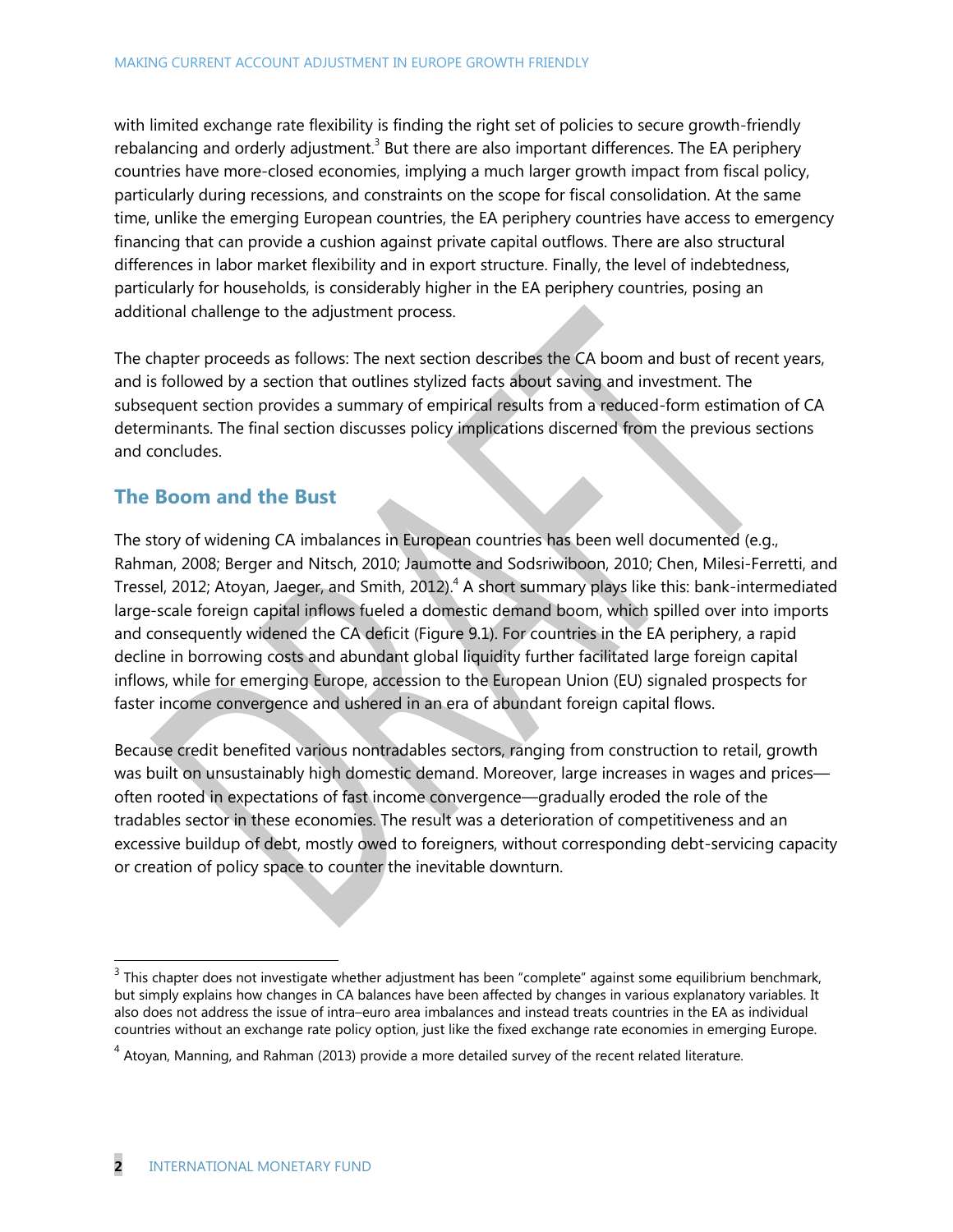#### **Figure 9.1. Capital Flows andthe Current Account in the European Union, 1999–2007**



Sources: IMF, *International Financial Statistics*; IMF, *World Economic Outlook*; and IMF staff calculations.

Despite some common themes, demand booms and associated widening of CA deficits were driven by somewhat different factors in the EA periphery and emerging Europe. Large precrisis CA deficits in emerging Europe were predominantly a private sector undertaking, resulting from actions by both households and nonfinancial corporates (NFCs), and the public sector recorded a small surplus everywhere except Lithuania (Figure 9.2). In the EA periphery, the private sector also played an important role—household imbalances were large in Greece and Ireland, resulting from a consumption and housing boom, and NFCs' imbalances were significant drivers of CA deficits in Portugal and Spain. But especially in Greece and Portugal, public sector imbalances also contributed significantly to precrisis CA deficits.

# **Stylized Facts about Sectoral Saving and Investment**

#### **Before the Crisis**

A disaggregation of sectoral saving and investment in these countries for 1999–2007 shows important cross-country differences: CA widening was caused predominantly by an investment boom in emerging Europe, whereas it was driven by a consumption boom (i.e., reduced saving) in the EA periphery countries (Figure 9.3).

 For emerging European countries with fixed exchange rates, the widening CA deficits during 1999–2007 mostly reflected increasing corporate investment and declining household saving. Many of these economies were still undergoing transition during the years leading up to the financial crisis. The associated investment needs, including from privatization efforts, were in large part met by foreign direct investment inflows rather than debt. Except for Estonia, which also experienced a housing boom, increasing investment was mostly undertaken by NFCs. All four emerging European countries also experienced large declines in household saving because of increased consumption.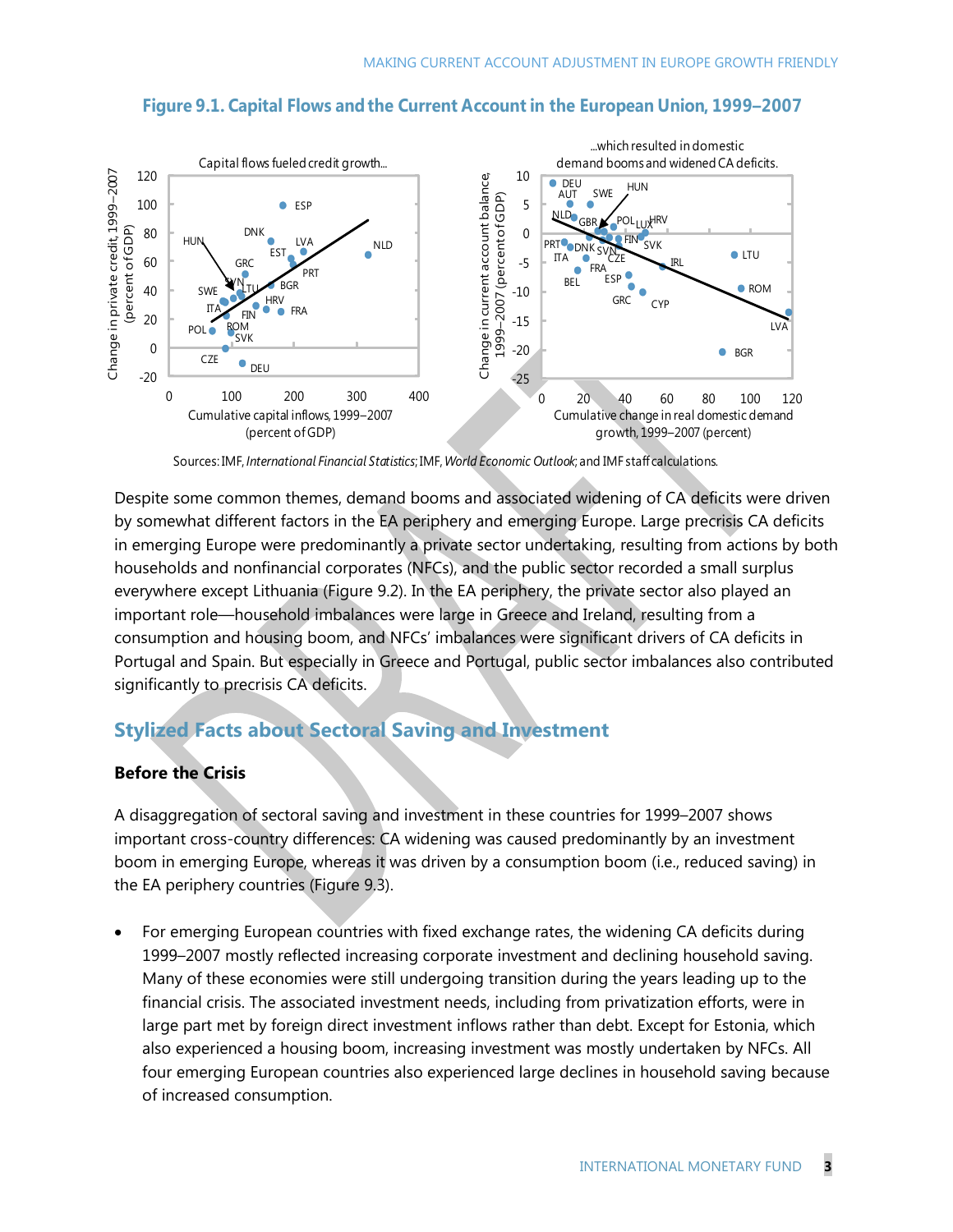

**Figure 9.2. Euro Area Periphery and Emerging Europe: Sectoral Current Account Balance, 2002–11** (Percent of GDP)

Sources: Eurostat; Haver Analytics; IMF, World Economic Outlook; and IMF staff estimates. <sup>1</sup>Data for Bulgaria only available from 2005 onward.

<sup>2</sup>Some discrepancy arises from comparing the current account balance to saving -investment data.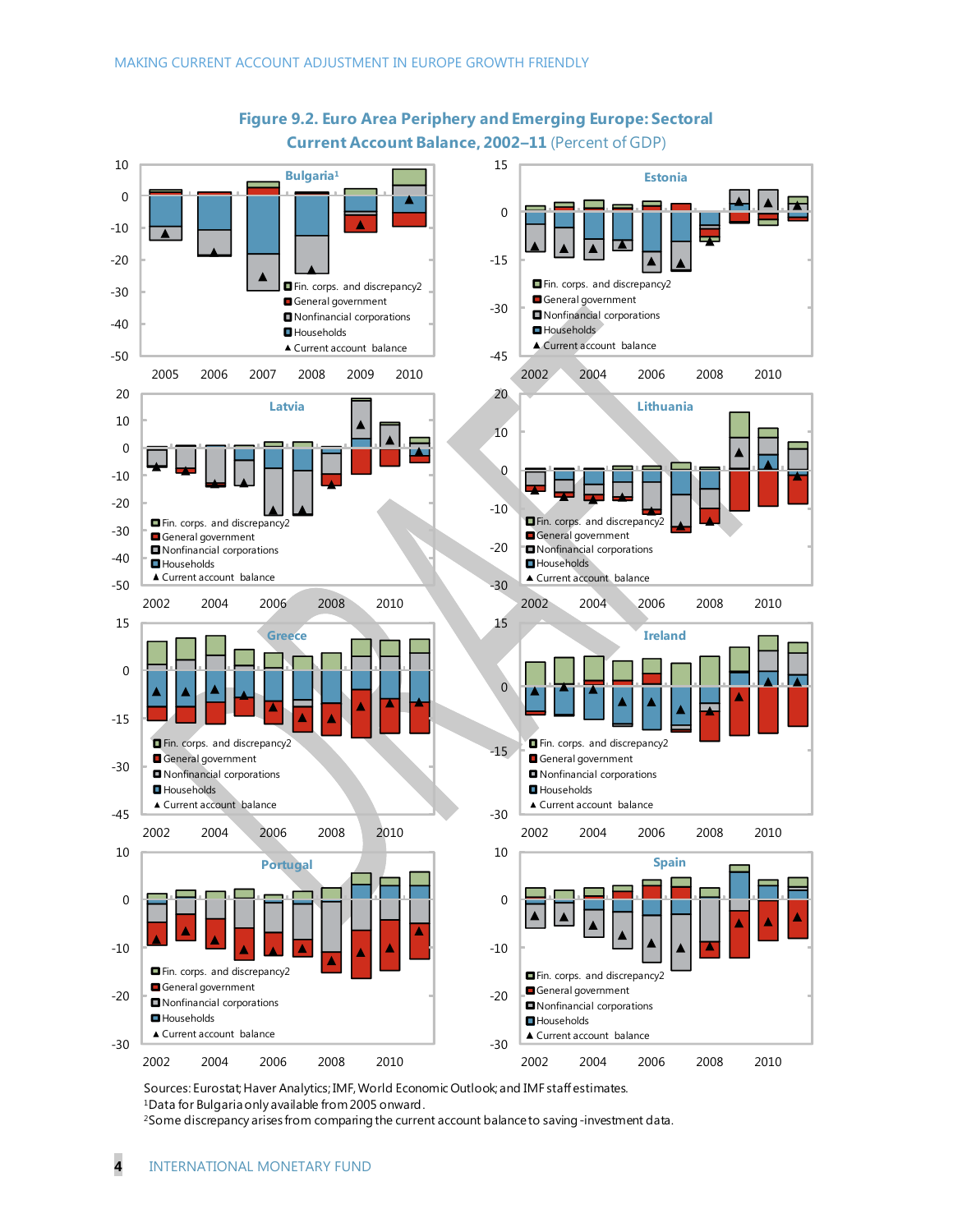

### **Figure 9.3. Euro Area Periphery and Emerging Europe: Contribution of Saving and Investment to Changes in Current Account, 1999–2007** (Percent of GDP)

Sources: Eurostat; Haver Analytics;IMF, *World Economic Outlook;*and IMF staff calculations. <sup>1</sup>A decline in savings and increase in investment recoreded as a negative number.

<sup>2</sup>Positive investment recorded as a negative number.

3Private sector components available only from 2002 onward. Data for Bulgaria only available from 2005 onward.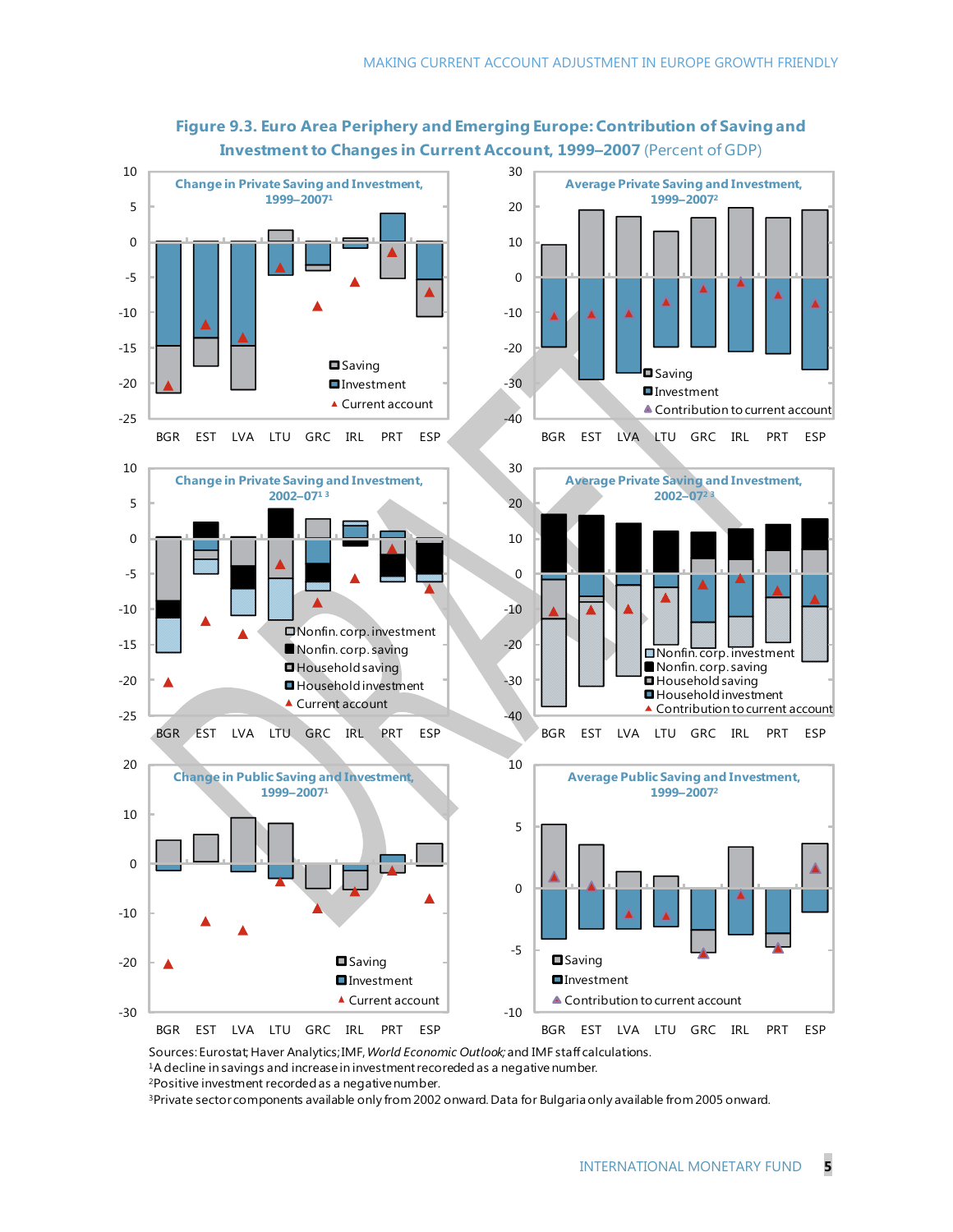• For EA periphery countries, the rise in the CA deficit during 1999–2007 mostly reflected declining private sector saving with saving in NFCs declining everywhere, and in Portugal (and more modestly in Spain), household saving also falling. Changes in private investment were more mixed because household investment increased substantially in Greece, but fell in Ireland and Portugal. Investment by NFCs increased modestly during the boom period everywhere except Ireland.

Public sector imbalances were important in some EA periphery economies as discussed above, but played mostly a secondary role in the precrisis CA widening episodes in emerging Europe:

- In the EA periphery, public sector investment showed little movement during the boom period whereas public saving declined everywhere but Spain, indicating a largely procyclical fiscal widening.
- Conversely, emerging Europe experienced an increase in public sector investment, although much lower than the increase in private sector investment. Public sector saving also improved, benefiting from windfall revenues from booming domestic demand on the back of abundant foreign financing. Small and improving public sector balances during the precrisis boom, however, masked a procyclical fiscal stance in most countries (Rahman, 2010). Pursuing a procyclical fiscal policy during these years had medium-term consequences: not only did fiscal policy fail to dampen the growing and unsustainable domestic demand boom, it hampered the ability of countries to provide the needed fiscal support once the boom turned to bust. However, unlike in the EA periphery, private capital inflows were of such magnitudes that even a more conservative fiscal policy would not have been sufficient to lean against the wind in these countries (Atoyan, Jaeger, and Smith, 2012).

#### **The Crisis and Beyond**

Since the peak of the crisis, these two regions adjusted at different paces (Figures 9.2 and 9.4). Whereas most countries in emerging Europe saw a sharp and quick adjustment in their CA deficits, rebalancing in EA periphery countries progressed at a slower pace, with CA balances starting to pick up only in 2012. On average, the four emerging European countries showed a CA adjustment of 4.9 percentage points of GDP per year from 2008 through 2011, with most countries adjusting enough to reverse their entire precrisis widening (starting in 2000) by 2011. After a sharp adjustment, the household sector in the Baltic countries even returned to a deficit in 2012, signaling a resumption of private consumption and an end of household deleveraging (Figure 9.2). The sharp adjustment was due to a sudden stop of capital inflows from parent companies and banks, which had funded the precrisis, investment-led CA widening and credit boom. Credit growth came to a halt from doubledigit levels, choking off domestic demand.

CA deficits in the EA periphery, particularly in Greece and Portugal, while smaller as a share of GDP than in emerging Europe, have adjusted at a slower pace. For Greece, the household sector remains a large contributor to the CA deficit, and in Portugal, adjustment by NFCs has been much slower than elsewhere. In Ireland and Spain, the private sector reached a balanced position by 2009 or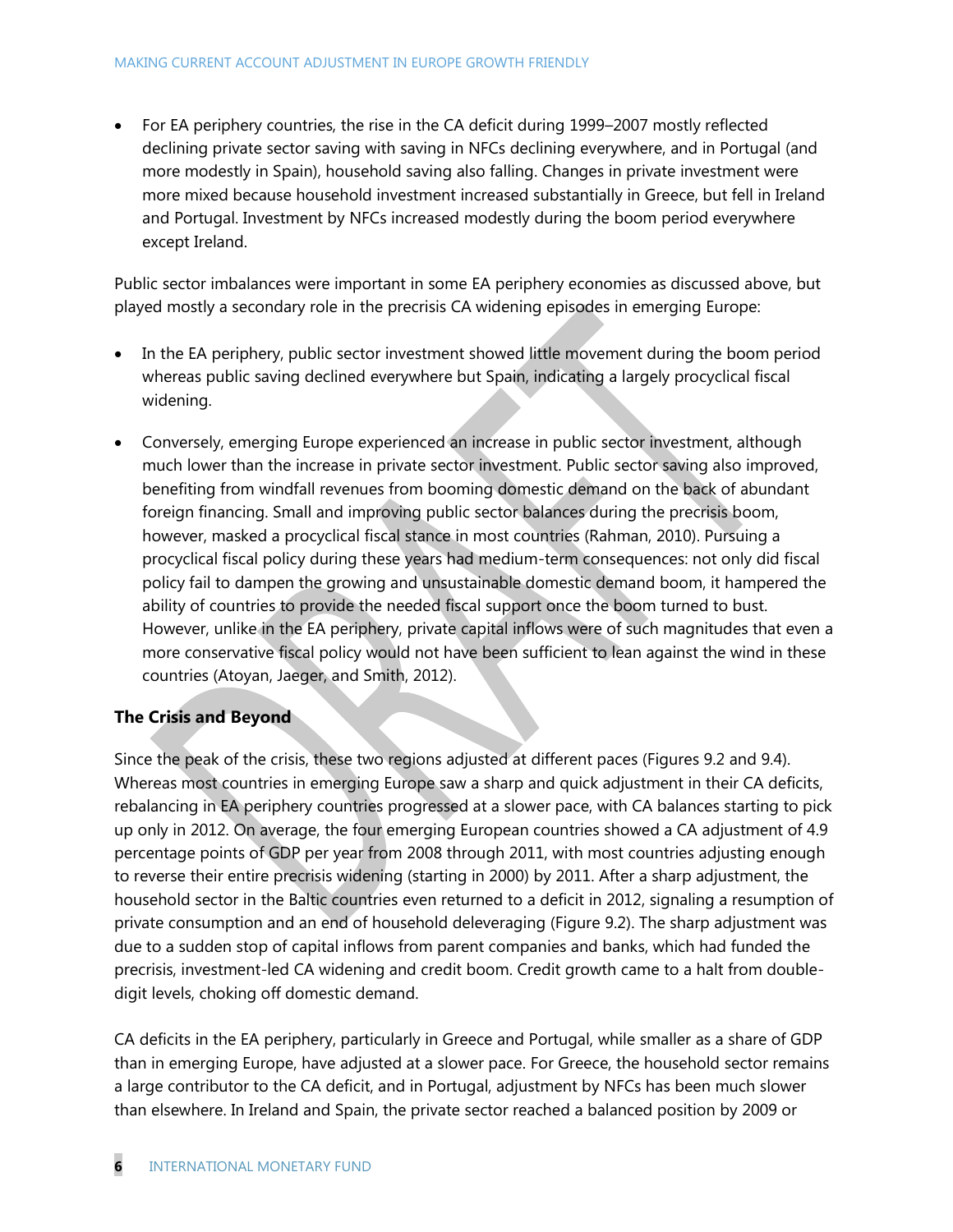



Sources: Haver Analytics;IMF, *International Financial Statistics*; IMF, *World Economic Outlook*; and IMF staff calculations.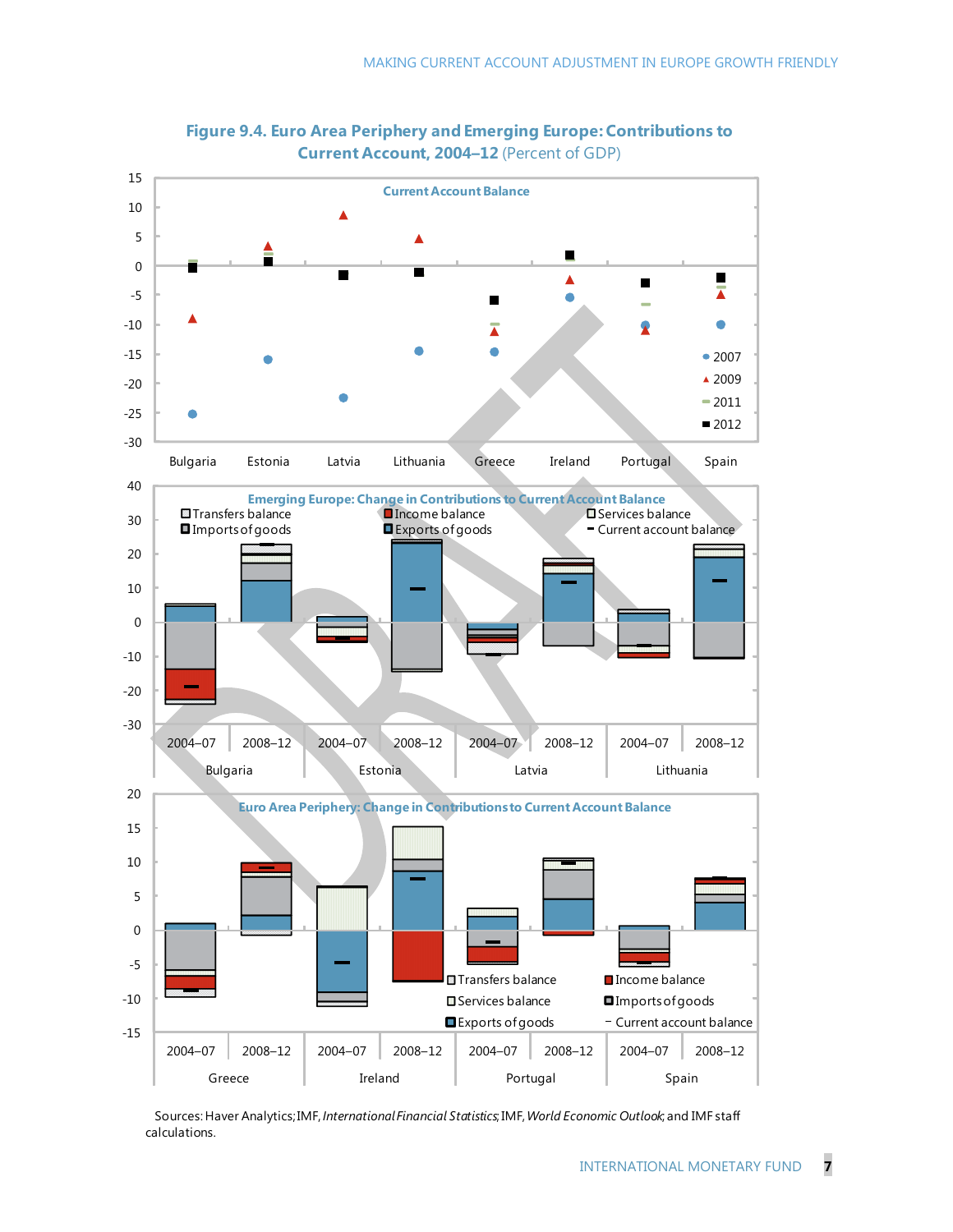2010, and CA deficits are now mainly accounted for by large public sector deficits that were nonexistent before the crisis. Because the balance sheet adjustments of these countries' highly indebted households and NFCs will have negative consequences for growth, the public sector is likely to continue to record deficits, reflecting both weak revenues and the need to provide support to the economy.

The composition of adjustment has also been different across countries. For emerging Europe, rebalancing during 2008–12 was primarily export led (Figure 9.4). Although there was an initial import compression because sudden stops or withdrawals of foreign capital halted financing and choked demand for imports, wage adjustment in the tradables sector and growth in trading partners—the EA in the early phase, and non-EA countries later—supported exports. Purfield and Rosenberg (2010) conclude that the internal devaluation strategy pursued by these countries relied on an unprecedented fiscal and nominal wage adjustment. This strategy allowed for a more growthenhancing adjustment and may also have reflected their stronger integration with vertical crossborder supply chains (see also Chapter 10). In contrast, import compression was stronger in the EA periphery, acting as the main contributor to rebalancing during 2008–12 in Greece and Portugal, while exports have been a significant factor in rebalancing in Spain and Ireland (Figure 9.4).

Steps to preserve financial sector stability and efforts to facilitate private sector debt restructuring also played key roles in improving external balances and competitiveness in these economies. In the EA periphery countries, imports contracted much less than in emerging Europe, if at all, but more important, exports did not provide the needed support, at least not until 2012. The weaker export performance in most EA periphery countries, between which much trade take place, reflects weaker import demand in partner countries, a smaller share of tradable goods in production, and slower wage and price adjustments.

The slower import contraction in the EA periphery is also partly explained by availability of financing. In the run-up to the crisis, deficits, both public and private, were financed by cheap private credit made possible by falling interest rates that converged to the EA average because investors assumed EA membership signaled a low risk of default. As private financing began to slow during the bust, deficits continued to be financed by the European Central Bank through its Trans-European Automated Real-Time Gross Settlement Express Transfer (TARGET 2) facility, thus dampening the need for import contraction. Sinn and Wollmershaeuser (2011) and Merler and Pisani-Ferry (2012) document that without TARGET 2 support, many of the EA periphery countries would have experienced a balance of payments crisis. Indeed, until mid-2012 the CA deficits of Greece and Portugal were almost entirely financed by TARGET 2 credits, while TARGET 2 support for Ireland accommodated major capital flight in excess of fully covering the CA deficit.<sup>5</sup>

<sup>&</sup>lt;u>s</u><br><sup>5</sup> See Atoyan, Manning, and Rahman (2013) for details.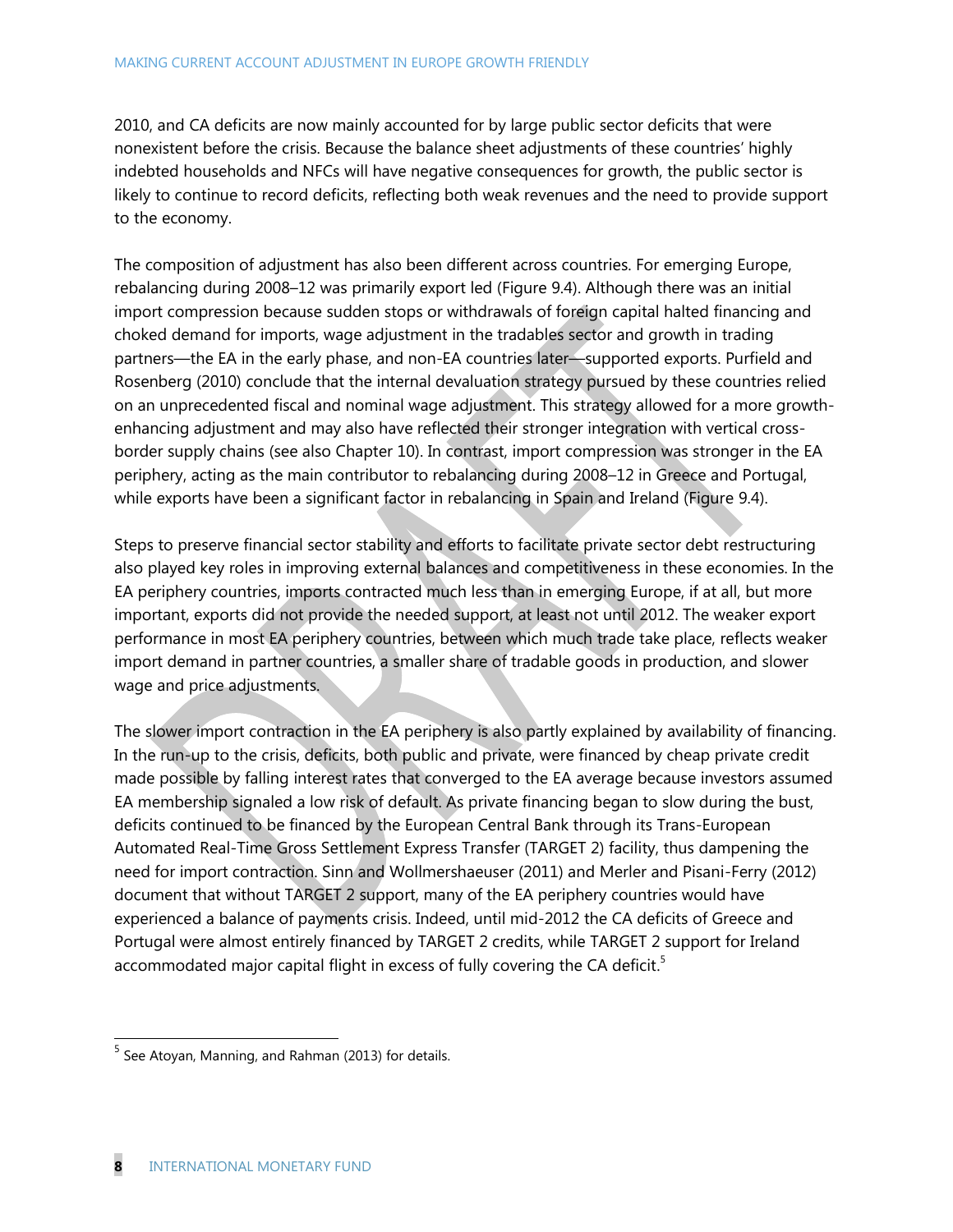There are also differences in rebalancing in these two regions with regard to saving and investment behavior (Figure 9.5). Most of the rebalancing in the EA periphery is taking place via declining private sector investment while private saving has not improved much, except in Spain and Portugal. Given that declining private saving was the main force behind CA widening in the EA periphery, the current composition of rebalancing has not addressed the source of CA excesses built up during the boom period. Moreover, an adjustment that relies heavily on investment cuts has negative implications for growth and potential growth in these economies. Adjustment in emerging Europe has been driven by a combination of declining investment and increasing saving. Large saving by households in emerging Europe probably reflects sizable declines in house prices, which is not the case for EA periphery countries except Ireland. For the public sector, the saving-investment position worsened in both groups of countries as one would expect during recessions. For both groups, expenditure increased as a proportion of GDP, whereas revenue performance differed, reflecting the length of the recession and fiscal measures.

# **Empirical Results and Country-Specific Discussions**

#### **Data and Methodology**

This section aims to provide an understanding of the driving forces behind the differing CA dynamics in the two groups of countries by estimating a reduced-form model of the CA. The analysis uses explanatory variables along three dimensions: an economy's cyclical position, its external competitiveness, and its external environment (Table 9.1). All three dimensions are clearly interlinked; nevertheless, this simplistic representation offers a useful and intuitive framework for analyzing the relative importance of different groups of factors for CA developments before and during the crisis. $6$ 

- *Cyclical position.* To account for the large cross-country variations in cyclical positions driven by the dynamics of private and public saving and investment, the model includes variables capturing capital inflows (the liability side of external financing), real credit growth to the private sector, and the unemployment rate, in addition to the overall general government balance (as a percentage of GDP).
- *External competitiveness.* To account for the diverging trends in external competitiveness, the model tests the importance of relative wages in manufacturing (expressed as a ratio of those in trading partners), and the unit labor cost–based (ULC-based) real effective exchange rate (REER). Because price competitiveness is likely to be influenced by differences in monetary policy and exchange rate regimes, a floating exchange rate regime dummy is also included.

<sup>&</sup>lt;sup>6</sup> It is important to acknowledge that some of the explanatory variables included in the empirical analysis (e.g., real<br><sup>6</sup> It is important to acknowledge that some of the explanatory variables included in the empirical a effective exchange rates and capital flows) may not be purely exogenous to CA developments. Thus, the model estimates are subject to estimation bias to the extent that reverse causality exists.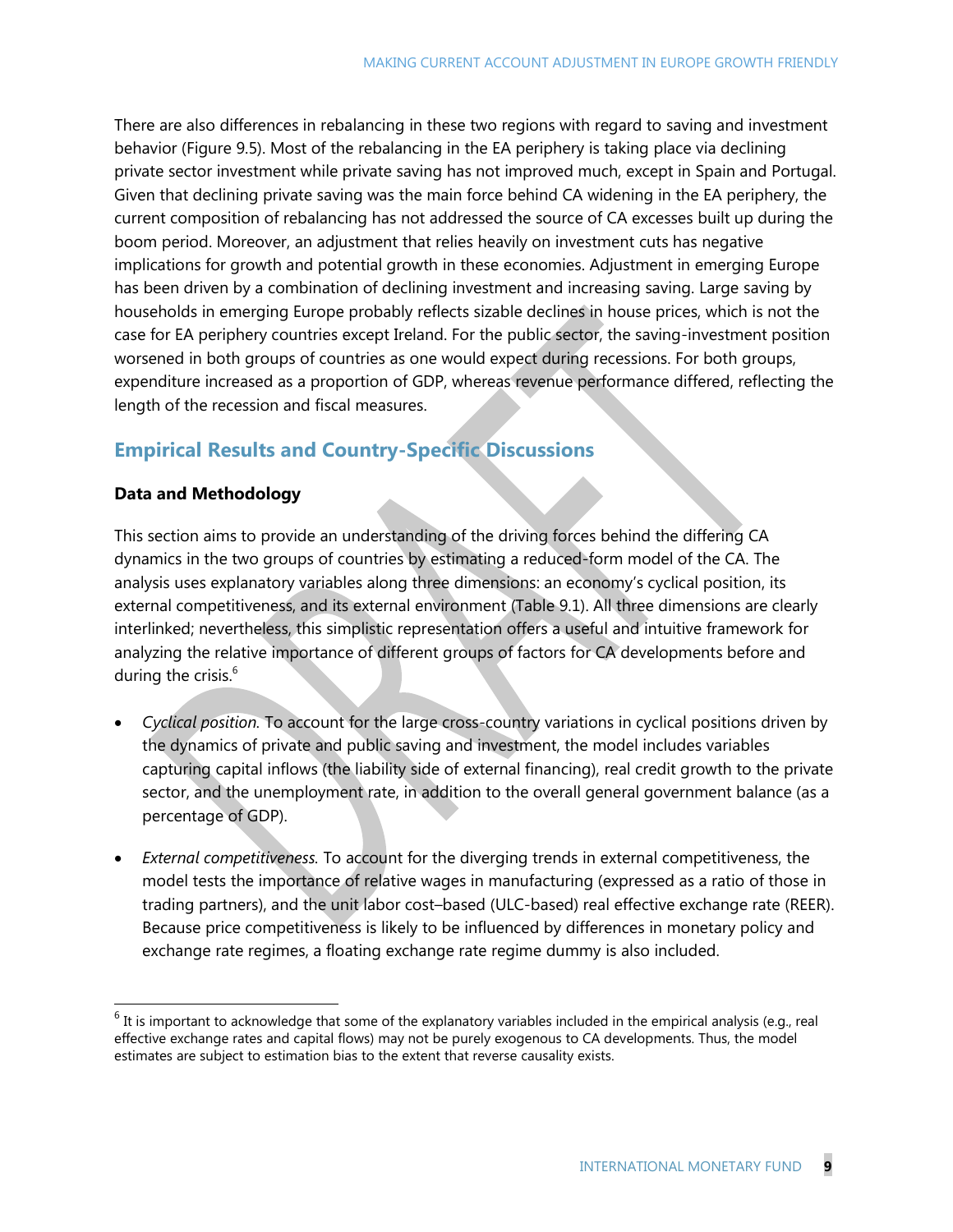

**Figure 9.5. Euro Area Periphery and Emerging Europe: Contribution of Saving and Investment to Changes in Current Account and House Prices, 2000–12**

Sources: Eurostat; Haver Analytics;IMF, *World Economic Outlook;*and IMF staff calculations. <sup>1</sup>A decline in saving and increase in investment recorded as a negativenumber. <sup>2</sup>Data for 2012 as of Q3. <sup>3</sup>Data for 2012 as of Q2.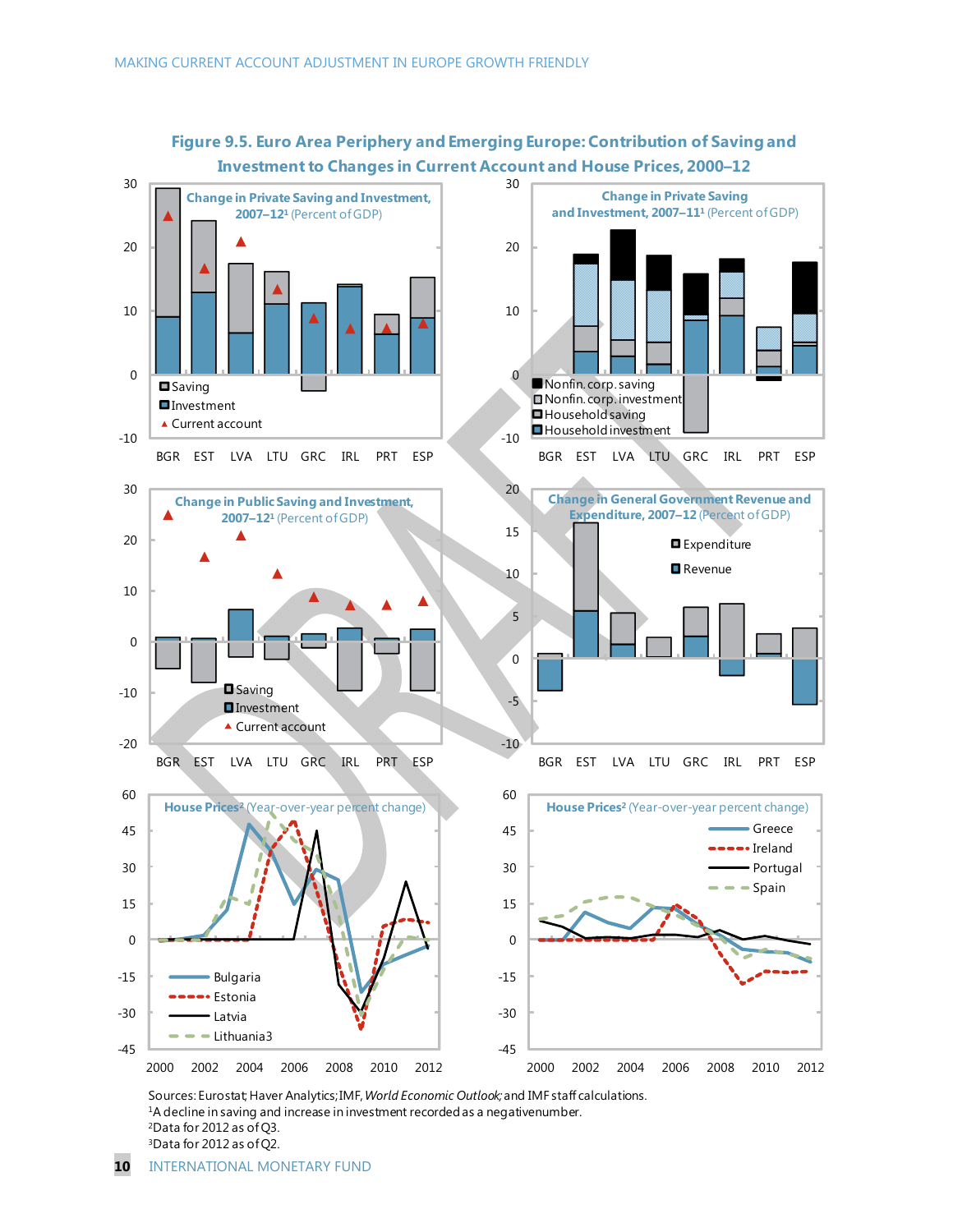| Dependent variable: Current account balance (percent of GDP)                                                                                                                 | R1                      | R <sub>2</sub>       | R <sub>3</sub>        | R <sub>4</sub>        | R <sub>5</sub>       | R1                   | R <sub>2</sub>       | R <sub>3</sub>       | R <sub>4</sub>           | R5                   | R1                   | R <sub>2</sub>       | R <sub>3</sub>           | R <sub>4</sub>           | R <sub>5</sub>       |
|------------------------------------------------------------------------------------------------------------------------------------------------------------------------------|-------------------------|----------------------|-----------------------|-----------------------|----------------------|----------------------|----------------------|----------------------|--------------------------|----------------------|----------------------|----------------------|--------------------------|--------------------------|----------------------|
|                                                                                                                                                                              | All Countries in Sample |                      |                       | Advanced Economies 2/ |                      |                      |                      | Emerging Markets 3/  |                          |                      |                      |                      |                          |                          |                      |
| <b>Cyclical factors</b>                                                                                                                                                      |                         |                      |                       |                       |                      |                      |                      |                      |                          |                      |                      |                      |                          |                          |                      |
| General government balance (percent of GDP) 4/                                                                                                                               | 0.098                   | 0.176                | 0.031                 | 0.147                 | $0.217**$            | $0.300**$            | $0.439***$           | $0.288**$            | $0.427***$               | $0.619***$           | $-0.043$             | $-0.184$             | $-0.094$                 | $-0.148$                 | $-0.398***$          |
| Interacted with crisis dummy                                                                                                                                                 | $0.338***$              | $0.285**$            | $0.360***$            | $0.344***$            | $0.292**$            | 0.002                | 0.089                | 0.003                | 0.156                    | 0.201                | 0.218                | 0.281                | 0.228                    | 0.186                    | $0.394***$           |
| Real private credit growth (year-over-year percent change) 5/                                                                                                                | $-0.070***$             | $-0.051**$           | $-0.028$              | $-0.042**$            | $-0.056***$          | $-0.123***$          | $-0.138***$          | $-0.096**$           | $-0.185***$              | $-0.151***$          | $-0.018$             | $-0.002$             | $-0.005$                 | 0.002                    | $-0.015$             |
| Interacted with crisis dummy                                                                                                                                                 | $-0.161***$             | $-0.117***$          | $-0.162***$           | $-0.129***$           | $-0.078**$           | $-0.168***$          | $-0.139$             | $-0.084$             | $-0.044$                 | $-0.212*$            | $-0.034$             | $-0.015$             | $-0.027$                 | $-0.026$                 | 0.002                |
| Unemployment rate (percent)                                                                                                                                                  |                         | $0.758***$           | $0.545***$            | $0.649***$            | $0.926***$           | $\cdot$              | $0.410***$           | $0.522***$           | $0.394**$                | $0.701***$           | $\ddotsc$            | $0.320**$            | 0.243                    | $0.253*$                 | 0.237                |
| Interacted with crisis dummy                                                                                                                                                 |                         | $-0.336$             | $-0.358$ <sup>*</sup> | $-0.416**$            | $-0.670***$          | $\ddotsc$            | $-0.254$             | $-0.314$             | $-0.110$                 | $-1.059***$          | $\cdot$              | 0.151                | $-0.005$                 | $-0.018$                 | 0.092                |
| Total capital inflows (percent of GDP)                                                                                                                                       | $-0.028***$             | $-0.028**$           | $-0.026***$           | $-0.024*$             | $-0.017$             | $-0.033***$          | $-0.026***$          | $-0.026***$          | $-0.023***$              | $-0.021$             | $-0.353***$          | $-0.367***$          | $-0.357***$              | $-0.343***$              | $-0.386***$          |
| Interacted with crisis dummy                                                                                                                                                 | $-0.003$                | 0.004                | $-0.026$              | $-0.015$              | $-0.021$             | 0.003                | $-0.017$             | $-0.019$             | $-0.015$                 | $-0.046**$           | $-0.197**$           | $-0.136*$            | $-0.190*$                | $-0.162*$                | $-0.075$             |
| <b>External competitiveness</b>                                                                                                                                              |                         |                      |                       |                       |                      |                      |                      |                      |                          |                      |                      |                      |                          |                          |                      |
|                                                                                                                                                                              | 0.381                   | 1.631                | 2.810***              | 1.024                 | $2.081***$           | 3.145***             | 2.082**              | 4.491***             | $2.199**$                | 3.514***             | 1.685                | 0.438                | 0.659                    | 0.304                    | 0.803                |
| Floating exchange rate regime dummy                                                                                                                                          | $-0.027$                | 0.036                |                       |                       |                      | 0.077                | 0.086                |                      |                          |                      | $-0.066$             | $-0.028$             |                          |                          |                      |
| Nominal effective exchange rate (year-over-year percent change) 5/                                                                                                           |                         |                      |                       |                       | $\ddot{\phantom{a}}$ |                      |                      |                      | $\ddot{\phantom{a}}$     | $\ddot{\phantom{a}}$ |                      |                      | $\ddotsc$                | $\overline{\phantom{a}}$ |                      |
| Interacted with crisis dummy                                                                                                                                                 | $-0.165*$               | $-0.116$             | $\ddot{\phantom{a}}$  |                       |                      | 0.029                | 0.194                |                      |                          |                      | $-0.071$             | $-0.038$             |                          |                          |                      |
| GDP deflator to trade-weighted GDP deflator (year-over-year percent change)                                                                                                  | $-0.408***$             | $\ddot{\phantom{a}}$ | $\ddot{\phantom{0}}$  | $\ddot{\phantom{a}}$  | $\ddot{\phantom{a}}$ | 0.025<br>0.193       |                      | $\ddot{\phantom{0}}$ | $\ddot{\phantom{a}}$     | $\ddot{\phantom{0}}$ | $-0.181**$           |                      | $\ddot{\phantom{0}}$     | $\ddot{\phantom{a}}$     | $\ddot{\phantom{0}}$ |
| Interacted with crisis dummy                                                                                                                                                 | $-0.046$                | $\ddot{\phantom{a}}$ |                       | $\ddot{\phantom{a}}$  |                      |                      |                      | $\ddot{\phantom{0}}$ |                          | $\ddot{\phantom{0}}$ | $-0.019$             | $\ddot{\phantom{a}}$ | $\ddot{\phantom{0}}$     | $\ddot{\phantom{a}}$     | $\ddot{\phantom{0}}$ |
| Manufacturing wages to trade-weighted manufacturing wages (hourly, euro) 6/                                                                                                  | $-0.116***$             | $-0.082***$          |                       |                       |                      | $-0.079***$          | $-0.080***$          |                      |                          | $\ddotsc$            | $0.223*$             | 0.178                |                          |                          |                      |
| Interacted with crisis dummy                                                                                                                                                 | $0.089**$               | $0.074*$             | $\ddot{\phantom{a}}$  |                       |                      | $0.100*$             | 0.038                | $\cdot$              | $\overline{\phantom{a}}$ |                      | $-0.108$             | $-0.127$             | $\ddot{\phantom{a}}$     | $\overline{\phantom{a}}$ | $\ddot{\phantom{0}}$ |
| ULC-based real effective exchange rate (year-over-year percent change) 5/                                                                                                    |                         |                      | $-0.064**$            | $-0.077**$            | $-0.081***$          |                      |                      | 0.054                | 0.091                    | $-0.039$             |                      | $\ddotsc$            | $-0.072**$               | $-0.073***$              | $-0.081***$          |
| Interacted with crisis dummy                                                                                                                                                 |                         | $\ddot{\phantom{0}}$ | $-0.087**$            | $-0.065**$            | $-0.044$             |                      | $\ddot{\phantom{a}}$ | $-0.125**$           | $-0.109**$               | $-0.152*$            | $\ddot{\phantom{a}}$ |                      | $-0.001$                 | $-0.003$                 | 0.016                |
| <b>External environment</b>                                                                                                                                                  |                         |                      |                       |                       |                      |                      |                      |                      |                          |                      |                      |                      |                          |                          |                      |
| Partners' GDP growth (year-over-year percent change)                                                                                                                         | $-0.210$                | $\ddotsc$            | $-0.265**$            | $\ddot{\phantom{a}}$  |                      | $-0.248$             |                      | $-0.231**$           |                          |                      | $\ddotsc$            |                      | 0.011                    | $\ddotsc$                |                      |
| Interacted with crisis dummy                                                                                                                                                 | $-0.032$                | $\ddot{\phantom{a}}$ | $-0.197$              |                       |                      | $1.510***$           | $\ddot{\phantom{a}}$ | $0.866***$           |                          |                      |                      |                      | $-0.280$                 | $\ddot{\phantom{0}}$     | $\ddot{\phantom{0}}$ |
| Partners' import growth (year-over-year percent change)                                                                                                                      |                         | $-0.032$             |                       | $-0.009$              | $-0.046$             |                      | $-0.082*$            |                      | 0.001                    | $-0.128***$          | $-1.481***$          | 0.004                | $\cdot$                  | $-0.072$                 | $-0.043$             |
| Interacted with crisis dummy                                                                                                                                                 |                         | $-0.096$             |                       | $-0.037$              | 0.011                | $\ddot{\phantom{0}}$ | $0.558***$           |                      | $0.183**$                | $0.244*$             | $1.259***$           | $-0.091$             | $\overline{\phantom{a}}$ | 0.002                    | $-0.021$             |
| VIX                                                                                                                                                                          | $-0.090**$              | $-0.083**$           | $-0.113***$           | $-0.031$              | $-0.056$             | $-0.153***$          | $-0.127***$          | $-0.105***$          | $-0.070*$                | $-0.113***$          | $-0.145**$           | $-0.051$             | $-0.083$                 | $-0.092*$                | $-0.130***$          |
| Other                                                                                                                                                                        |                         |                      |                       |                       |                      |                      |                      |                      |                          |                      |                      |                      |                          |                          |                      |
| Household liabilities (percent of gross national income)                                                                                                                     |                         |                      | $-0.125***$           |                       |                      |                      |                      | $-0.089***$          |                          |                      |                      | $\cdots$             | $-0.000$                 |                          |                      |
| Interacted with crisis dummy                                                                                                                                                 |                         |                      | 0.025                 |                       |                      |                      |                      | 0.022                |                          | $\ddotsc$            | $\cdot$              |                      | $-0.031$                 | $\ddotsc$                |                      |
| Number of observations                                                                                                                                                       | 286                     | 286                  | 264                   | 300                   | 300                  | 165                  | 165                  | 154                  | 180                      | 180                  | 121                  | 121                  | 110                      | 120                      | 120                  |
| $R^2$                                                                                                                                                                        | 0.663                   | 0.684                | 0.762                 | 0.716                 | 0.471                | 0.771                | 0.785                | 0.835                | 0.800                    | 0.410                | 0.887                | 0.890                | 0.865                    | 0.887                    | 0.848                |
| Country dummies                                                                                                                                                              | Yes                     | Yes                  | Yes                   | Yes                   | <b>No</b>            | Yes                  | Yes                  | Yes                  | Yes                      | No                   | Yes                  | Yes                  | Yes                      | Yes                      | No                   |
|                                                                                                                                                                              |                         |                      |                       |                       |                      |                      |                      |                      |                          |                      |                      |                      |                          |                          |                      |
| Note: ULC = unit labor cost; VIX = Chicago Board Options Exchange Volatility Index.                                                                                          |                         |                      |                       |                       |                      |                      |                      |                      |                          |                      |                      |                      |                          |                          |                      |
| 1/ Unless otherwise indicated, all variables are expressed in changes from 2000 levels.                                                                                      |                         |                      |                       |                       |                      |                      |                      |                      |                          |                      |                      |                      |                          |                          |                      |
| 2/ Austria, Belgium, Cyprus, Denmark, Finland, France, Germany, Greece, Ireland, Italy, Luxembourg, Malta, the Netherlands, Portugal, Spain, Sweden, and the United Kingdom. |                         |                      |                       |                       |                      |                      |                      |                      |                          |                      |                      |                      |                          |                          |                      |
| 3/ Bulgaria, Croatia, the Czech Republic, Estonia, Hungary, Latvia, Lithuania, Poland, Romania, the Slovak Republic, and Slovenia.                                           |                         |                      |                       |                       |                      |                      |                      |                      |                          |                      |                      |                      |                          |                          |                      |
| 4/ Cash balance for Ireland excludes bank recapitalization.                                                                                                                  |                         |                      |                       |                       |                      |                      |                      |                      |                          |                      |                      |                      |                          |                          |                      |
| 5/ Data for 2012 as of 2012:Q3.                                                                                                                                              |                         |                      |                       |                       |                      |                      |                      |                      |                          |                      |                      |                      |                          |                          |                      |
| 6/ Data as of 2011.                                                                                                                                                          |                         |                      |                       |                       |                      |                      |                      |                      |                          |                      |                      |                      |                          |                          |                      |
| *, **, and *** indicates variable is statistically significant at the 10 percent, 5 percent, and 1 percent levels, respectively.                                             |                         |                      |                       |                       |                      |                      |                      |                      |                          |                      |                      |                      |                          |                          |                      |

**Table 9.1. European Advanced and Emerging Market Economies: Current Account Adjustment, 2000–12 1/**

 *External environment.* The model accounts for movements in trading partners' demand as proxied by the growth in trade-weighted real GDP or imports. The overall market sentiment toward risk is also controlled for through inclusion of the Chicago Board Options Exchange Market Volatility Index (VIX index).

In addition, household indebtedness is included to capture balance sheet effects on private sector saving and investment decisions. To account for potential crisis-driven nonlinearities and to explicitly differentiate between the driving forces during the boom and crisis periods, the model includes interaction terms between explanatory variables and a crisis dummy variable.<sup>7</sup> This inclusion is important to accommodate the interplay of additional possible effects of heightened stress in the financial markets, a collapse in export demand, or changes in attitudes toward consumption-saving decisions of economic agents. To assess the relative importance of factors explaining changes in the CA balance, the estimation strategy developed by Fernandez-Arias (1996) and Atoyan, Jaeger, and

The crisis dummy variable is equal to 1 in 2008–11 and zero in other years.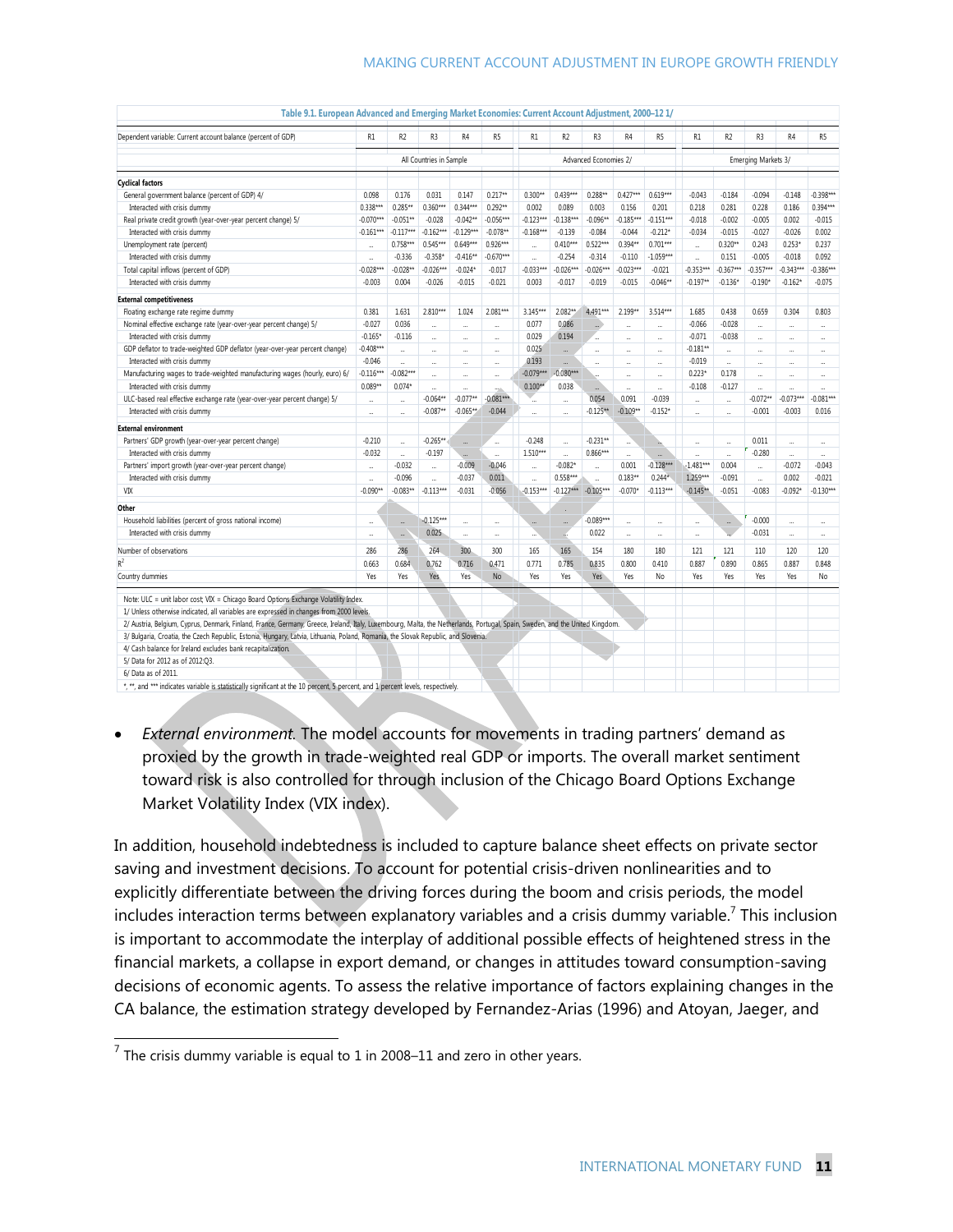|                                                          | <b>Emerging Europe</b> <sup>1</sup> | <b>Advanced Europe<sup>2</sup></b>                                                                              |  |  |  |  |  |
|----------------------------------------------------------|-------------------------------------|-----------------------------------------------------------------------------------------------------------------|--|--|--|--|--|
| <b>Precrisis Capital Account</b><br><b>Developments</b>  | Capital flows, REER-ULC             | Fiscal balance, real private credit<br>growth, exchange rate regime,<br>unemployment rate, and capital<br>flows |  |  |  |  |  |
| <b>Postcrisis Capital Account</b><br><b>Developments</b> | Capital flows                       | Real credit growth, REER-ULC,<br>partner country import growth                                                  |  |  |  |  |  |

## **Table 9.2. Emerging and Advanced Europe: Variables Affecting Pre- and Postcrisis Current Account Adjustment**

Note: REER-ULC = real effective exchange rate–unit labor cost.

<sup>1</sup>Sample includes Bulgaria, Croatia, the Czech Republic, Estonia, Hungary, Latvia, Lithuania, Poland, Romania, the Slovak Republic, and Slovenia.

<sup>2</sup>Sample includes Austria, Belgium, Cyprus, Denmark, Finland, France, Germany, Greece, Ireland, Italy, Luxembourg, Malta, the Netherlands, Portugal, Spain, Sweden, and the United Kingdom.

Smith (2012) is followed. The reduced-form equation for the CA deficit is estimated by ordinary least squares using annual data for 2000–12 for a panel of 28 European countries (EU members). Countryspecific effects are treated as unobservable. These effects are estimated as the residual movements in the CA balance that are not accounted for by other variables in the model. To facilitate crosscountry comparisons without relying on an implausible assumption of structural similarity, all variables in the model are expressed as deviations from 2000 levels. This transformation eliminates structural differences across countries and the model explains the changes in CA deficit (i.e., CA adjustment) in terms of changes in the explanatory variables, taking 2000 as a benchmark.

#### **Results**

In summary, CA dynamics in emerging Europe and advanced Europe were driven by different factors. The precrisis CA developments in emerging Europe were driven by capital flows and competitiveness, as captured by the REER-ULC, whereas precrisis CA developments in advanced Europe were driven by the fiscal balance, real credit growth, capital flows, the exchange rate regime, and the unemployment rate (Tables 9.1 and 9.2). $^8$  These differences partly reflect the relative roles of private investment and consumption in the widening of CA deficits in these two groups, and the differing roles of fiscal policy.<sup>9</sup> During the postcrisis adjustment, for emerging Europe, capital inflows

<sup>&</sup>lt;u>ect</u><br><sup>8</sup> See Atoyan, Manning, and Rahman (2013) for a detailed discussion of the estimation results.

 $^9$  An interesting observation is that fiscal balance does not seem to have a statistically significant impact during the boom period for the whole sample or the emerging market subsample. This is either because headline fiscal balances (continued)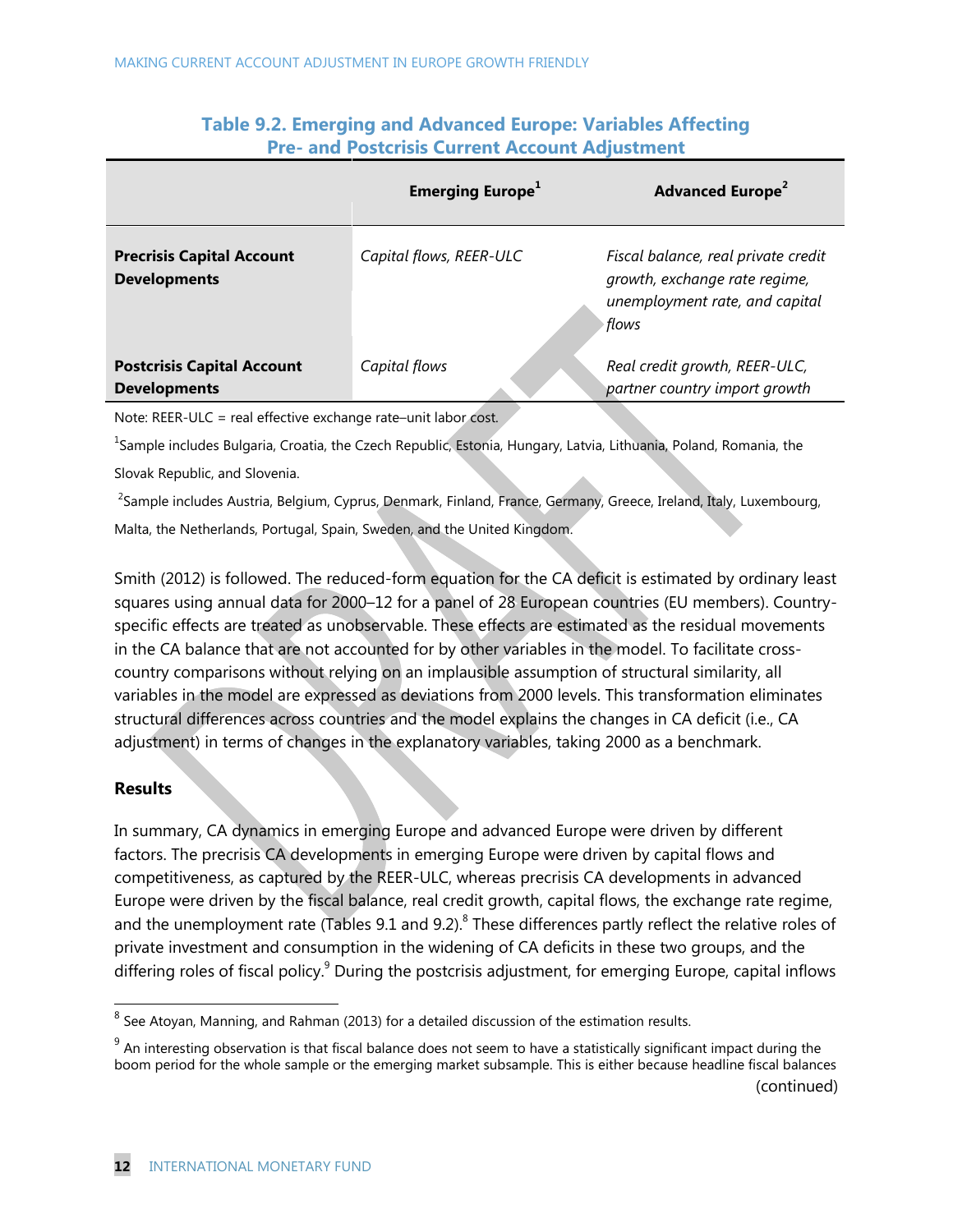made a difference highlighting the significance of financing or capital account developments in determining the CA in emerging economies. For advanced Europe, postcrisis CA developments have been affected by competitiveness (REER-ULC), real credit growth, and import demand from partner countries.

Although these empirical findings are useful for describing the qualitative characteristics of the CA dynamics, individual developments are important for understanding the heterogeneity of the driving forces in each country. Therefore, the estimated model is used to decompose CA adjustments into proximate causes. The decompositions are constructed by taking the value of each explanatory variable for the country in each period (measured as the change from its 2000 level) and multiplying by the corresponding estimated coefficient in the preferred model specification (regression 4 in Table 9.1) using the whole sample. Four EA periphery countries: Ireland, Greece, Portugal, and Spain (Figure 9.6a), and four emerging European countries with fixed exchange rate regimes, Estonia, Bulgaria, Latvia, and Lithuania (Figure 9.6b) are discussed in more depth below.

#### *EA periphery*

-

For *Ireland*, CA imbalances widened during 2004–08, then sharply improved during 2009–10, closing the gap completely. During 2006–08, capital inflows seemed to matter in CA widening. The contribution of the household sector, which was the main driver of precrisis widening, does not seem to take place through lower unemployment but through higher wages and real credit growth. The sharp adjustment in the postcrisis years was driven by credit contraction, capital flow reversal, rising unemployment, and rising partner country demand for Irish imports.

*Greece* has seen a more modest and slower adjustment. Precrisis widening during 2004–07 was largely the result of lower unemployment and capital inflows. An appreciating REER-ULC contributed to the widening until 2009. Postcrisis adjustment has been aided by credit contraction, and from 2011 onward, higher unemployment, causing the household sector to adjust. The fiscal position and slow private sector adjustment financed by deposit outflows is keeping CA imbalances wide. A positive contribution from wage adjustment has just begun to kick in in 2012.

*Portugal's* CA imbalances were very large in early 2000. Thus, the dependent variable, which measures the CA as deviations from its 2000 level, does not show a large widening. Portugal is the only country in which unemployment contributed to CA adjustment during the precrisis years. This is consistent with the fact that, unlike in the other three countries, the household sector contributed

did not vary much during the boom years, masking pronounced deterioration in structural fiscal positions, or their movements were relatively small compared with the movements in other cyclical variables, such as capital inflows or credit growth. For advanced Europe, headline fiscal balances affected CA developments significantly during the boom period, reflecting greater variability and possibly a higher impact of fiscal policy in this group, given the relatively low degree of trade openness in some economies.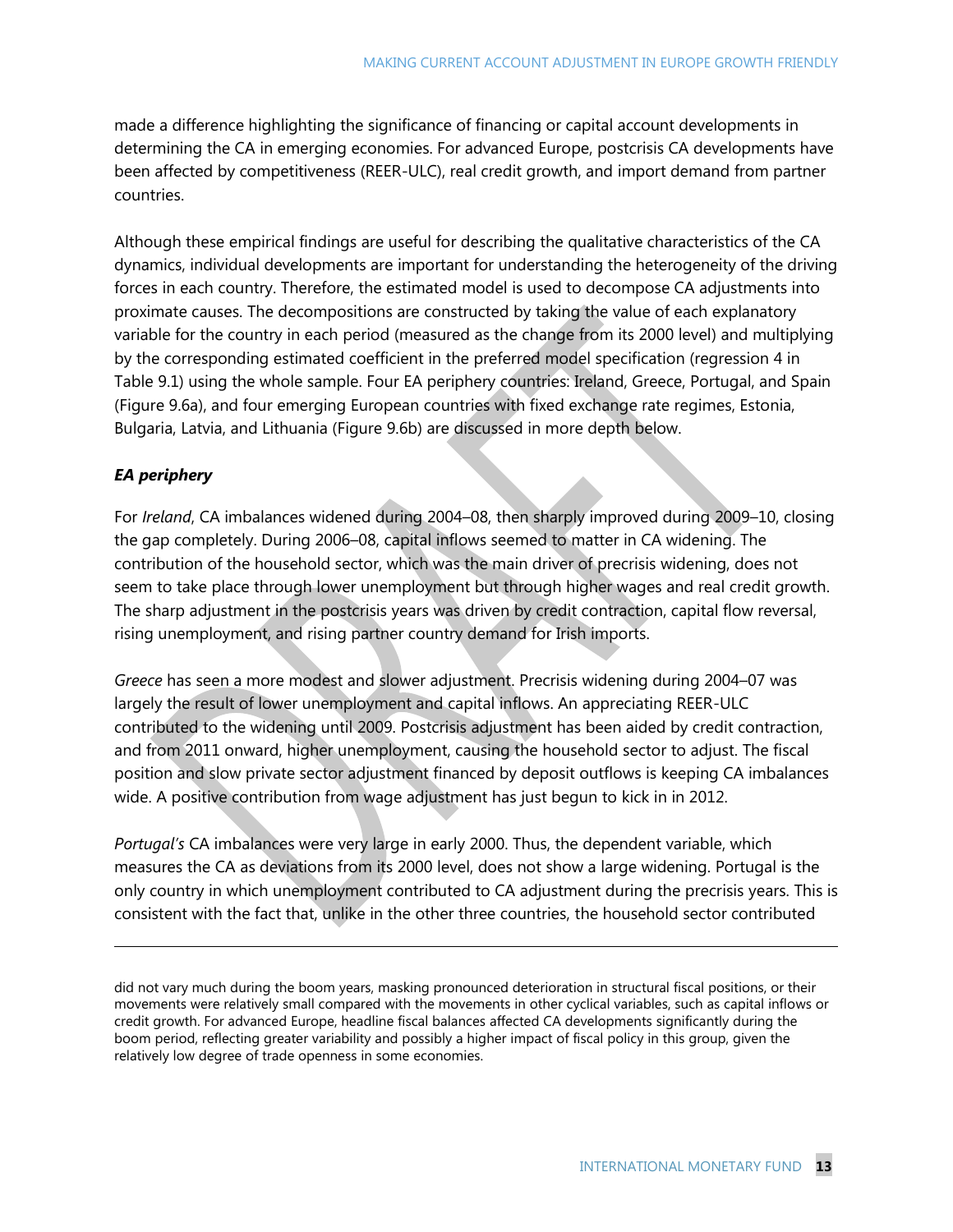

#### **Figure 9.6a. Euro Area Periphery: Empirical Decomposition, 2001–12**

(Percent changes from 2000)

Source: IMF staff estimates.

Note: CA = current account; REER = real effective exchange rate; ULC = unit labor cost. Empirical decomposition discounts act ual data by estimated coefficients found in R4 of Table 9.1. In the case of interaction with the crisisdummy, actual data arediscounted by the estimated coefficient for the crisisdummy. The contribution to changes in the current account shown is the<br>sum of both discounts (coefficients



Note: CA = current account; REER = real effective exchangerate; ULC = unit laborcost Empirical decomposition discounts act ual data by estimated coefficients found in R4 of Table 9.1. In<br>the case of interaction with the cr sum of both discounts (coefficients of explanatory variable and the crisis dummy).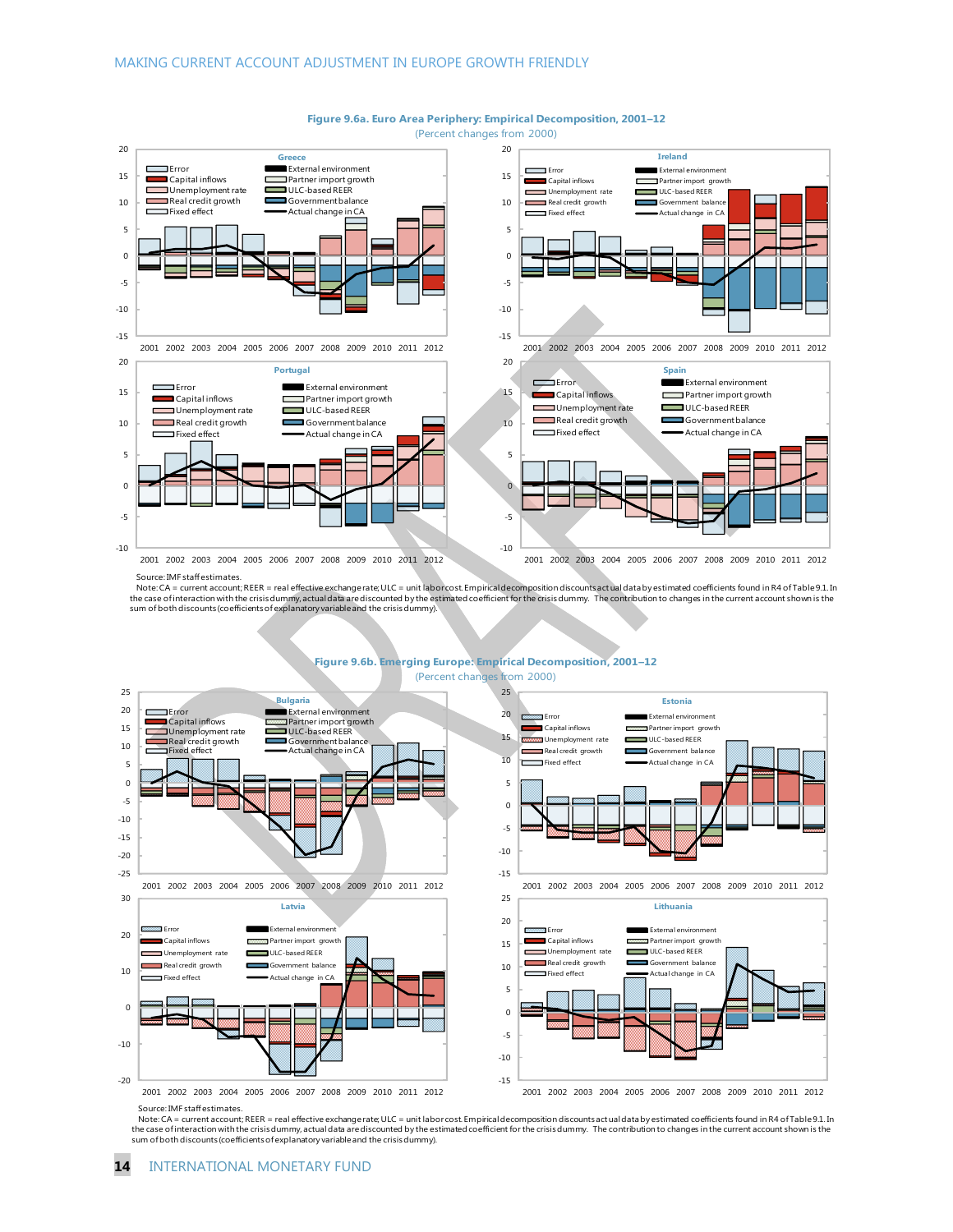little to the precrisis widening because high unemployment held back household consumption. Nonetheless, the household sector made positive contributions to CA adjustment after the crisis. Until recently, large fiscal deficits, even with private sector adjustment resulting from higher unemployment and credit contraction, have prevented CA adjustment. A depreciating REER-ULC's contribution to adjustment increased in 2012.

For *Spain*, the precrisis CA widening was driven mostly by domestic demand as captured by declining unemployment. Postcrisis CA adjustment has taken place through a reversal in unemployment and through credit contraction, both of which have affected private consumption and investment. The large, significant, and persistent role of Spanish unemployment since the crisis may reflect the particular role the construction sector played in the economy's precrisis growth and employment. Given that some of the construction jobs may be permanently lost, a high unemployment rate may persist and continue to contribute to higher household saving and CA adjustment, unless jobs are created in other sectors. Large fiscal deficits, which are, in part, a result of poor growth, are acting as a drag on the CA adjustment.

#### *Emerging Europe*

In *Bulgaria*, large CA imbalances resulted, in part, from sharply falling unemployment rates and credit growth. Capital flows were another significant driver of the CA during 2000–08. During the postcrisis years, Bulgaria's adjustment—the largest in Europe—has been helped by a slowdown in credit growth. It is important to note, however, that a significant part of CA movements in Bulgaria, both before and in the aftermath of the crisis, remains unexplained by the model.

For the three *Baltic countries*, precrisis developments are, to a degree, similar to those of Bulgaria, given the strong role of declining unemployment. Whereas an appreciating REER-ULC played more of a role in CA widening for Estonia and Latvia, real credit growth aided the widening in Lithuania. During the postcrisis years, lower demand caused by a credit crunch, capital outflows, and higher unemployment helped with the sharp CA adjustment in Estonia and Latvia. CA adjustment in the Baltic countries also benefited from higher exports through diversification away from the EA.

Finally, although the overall explanatory power of the estimated model is strong, unexplained residuals are larger at the peak of the crisis (2008–09), particularly for countries that experienced abrupt and large reversals in CA deficits. This outcome seems to suggest the likely presence of additional nonlinear effects that go beyond what is modeled here.

# **Policy Implications and Conclusions**

This chapter's analysis of CA developments in Europe suggests that, generally speaking, similar dynamics played out in the EA periphery and emerging European countries with fixed exchange rate regimes during the precrisis years, when strong private sector–led domestic demand booms created large CA imbalances. In emerging Europe, rising investment played a stronger role than declining saving. In the EA periphery, CA imbalances were mostly due to declining private sector savings.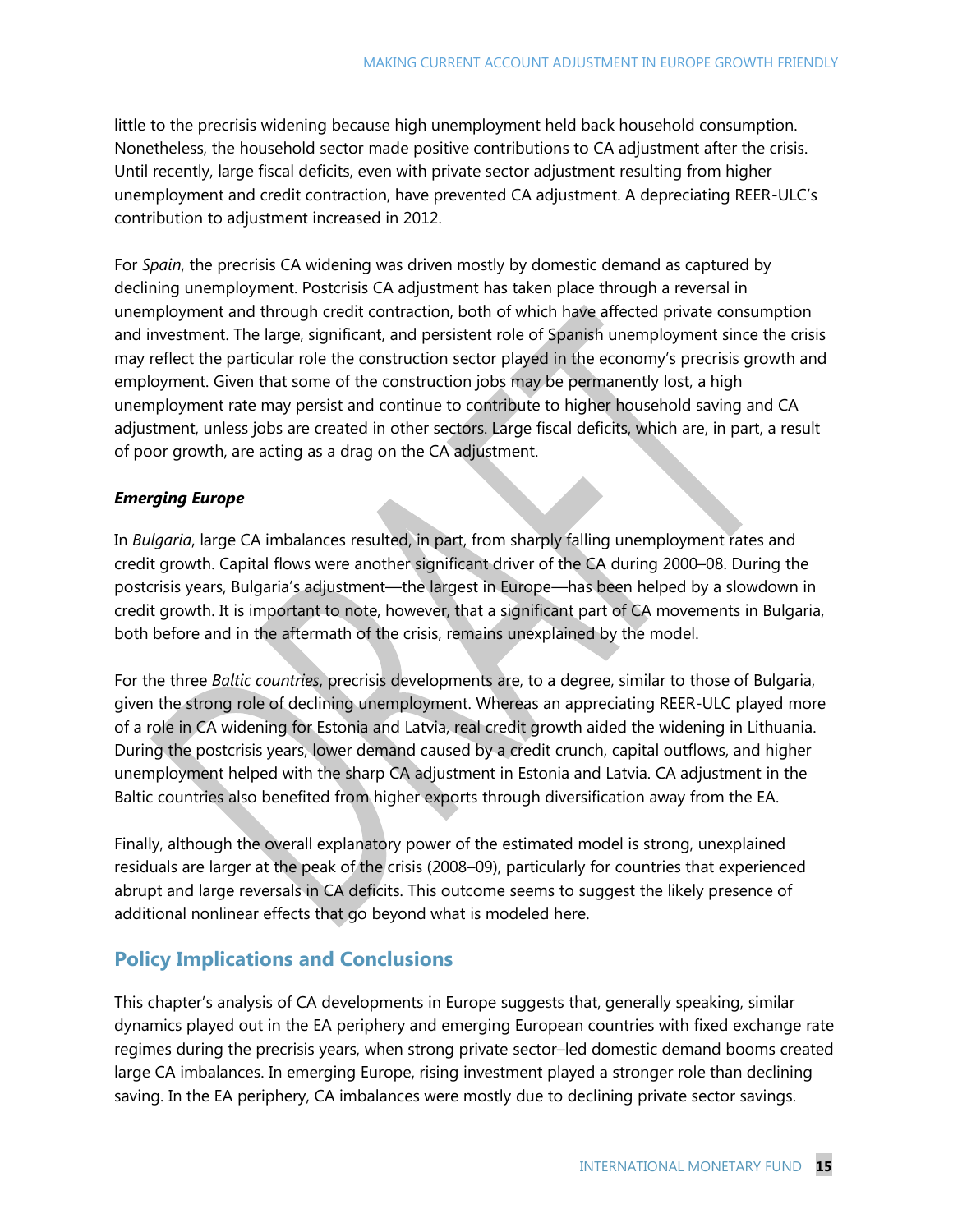Public sector deficits contributed to external imbalances in the EA periphery countries of Greece and Portugal, but not in emerging Europe. However, fiscal policy during the boom years was procyclical and failed to dampen overheating or to create the needed policy space to offset the economic downturn that followed.

A dramatic swing in market sentiment during the global financial crisis left countries with no choice but to adjust. CA imbalances declined throughout the region, but adjustment relied largely on expenditure reduction. The key finding of this chapter is that adjustment has been facilitated mainly by import compression induced by credit crunches and skyrocketing unemployment as well as—to a larger extent in emerging Europe—by large upfront fiscal adjustment forced by a lack of financing. Relying on import compression alone, however, has had severe contractionary effects for these economies, especially in the EA periphery, just when growth was needed to improve the fiscal balance and restore market confidence.

The adjustment was somewhat faster, and the adverse impact of import compression somewhat mitigated, in emerging Europe, where significant wage adjustment, enabled by relatively more flexible labor markets, aided export competitiveness and allowed for faster export growth. At the same time, lower levels of household indebtedness helped with the return of private sector consumption. This, in turn, has allowed output and domestic demand to rebound much more quickly than in the EA periphery. In contrast, adjustment in the EA periphery initially relied heavily on import compression, although exports later played a more important role in rebalancing in Spain and Ireland. Structural problems in the tradables sector, the small tradables base, and weak supply chains have cast a shadow over the export sector's recovery in some periphery countries, particularly Greece. A larger share of intra-periphery trade and an external environment of tepid global growth further exacerbated these problems.

The comparative experiences of these two groups highlight the importance of the appropriate mix of policies, both macroeconomic and structural, especially when monetary policy is constrained by a fixed exchange rate. In particular, some of the characteristics that structural reforms seek to establish will also help with external adjustment. For example, flexible conditions in the labor market can facilitate wage adjustment without placing most of the burden of adjustment on employment. But such price adjustments can also contribute to external competitiveness and help achieve rebalancing needs in a growth-friendly manner, which would also support medium-term growth. As the next chapter shows, wage and price adjustments can play an important role in helping develop, or strengthen, a country's position in global production chains—and plugging into these supply chains is an important channel through which countries can benefit from growth in world trade.

# **References**

Atoyan, R., A. Jaeger, and D. Smith, 2012, "The Pre-Crisis Capital Flow Surge to Emerging Europe: Did Countercyclical Fiscal Policy Make a Difference?‖ IMF Working Paper 12/222 (Washington: International Monetary Fund).